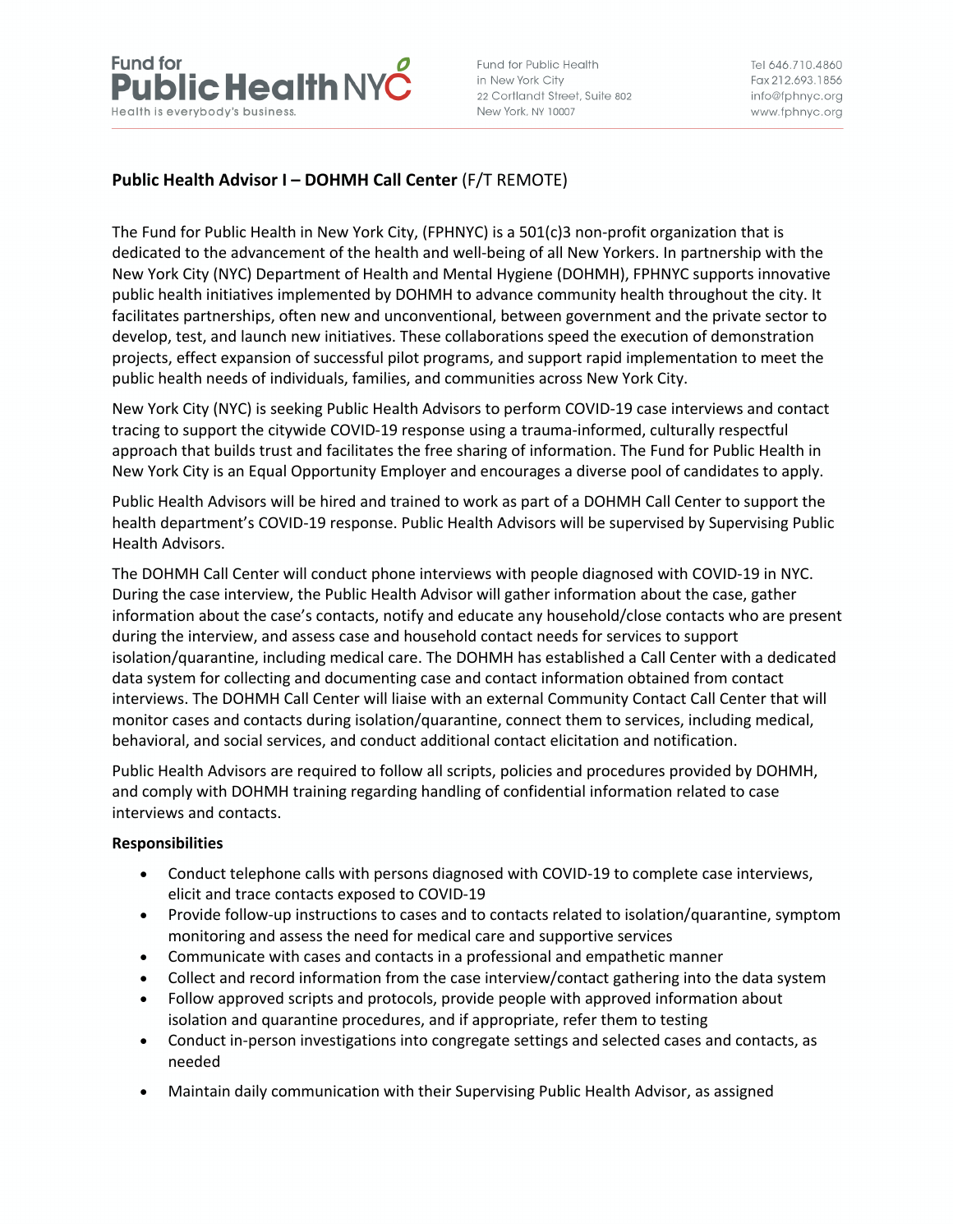- Provide information on where to find other social, health resources using approved script/resource list
- Receive telephone consent for potential follow-up calls from DOHMH or other organizations offering support services
- Protect and maintain individuals' privacy and confidentiality

# **Qualifications**

- Health-related professional experience or public health training
- Ability to demonstrate a professional, positive attitude and work ethic
- Ability to understand the concepts of institutional and structural racism and bias and their impact on underserved and underrepresented communities
- Excellent interpersonal skills and ability to interact professionally with people from diverse cultural, racial, ethnic, gender, and socioeconomic backgrounds during a time of crisis and distress
- Have a demonstrated commitment to supporting communities who have experienced systemic oppression and bias (e.g. people of color, LGBTQ+ people, immigrants, justice involved persons, etc.)
- Ability to show empathy and be nonjudgmental towards distressed individuals
- Excellent organizational skills
- Critical thinking and sound judgment
- Experience navigating computer systems and ability to comply with data integrity and security policies, safeguarding all personal identifiable information
- Ability to speak, read, and write English
- Proficiency in languages other than English a plus
- Candidates of highly impacted communities are strongly encouraged to apply
- Preference given to New York City residents

#### **Education/Experience**

- 1. A baccalaureate degree from an accredited college, including or supplemented by twelve semester credits in health education, or in health, social or biological sciences; or
- 2. A baccalaureate degree from an accredited college, and six months of full-time satisfactory experience in a health promotion or disease intervention/prevention program, performing one or more of the following: interviewing, conducting field investigations, assessing health risks, making referrals, or collecting and analyzing epidemiological data; or
- 3. A four-year high school diploma or its educational equivalent, and four years of full-time satisfactory experience as described in "2" above; or
- 4. Education and/or experience equivalent to "1", "2" or "3" above. Undergraduate college credit can be substituted for experience on the basis of 30 semester credits from an accredited college for one year of full-time experience. However, all candidates must have a four-year high school diploma or its educational equivalent, and either twelve semester credits as described in "1" above or six months of experience as described in "2" above.

All necessary equipment and internet connection will be provided for Public Health Advisors to work from home. You must have a quiet, distraction-free work environment without any conflicting